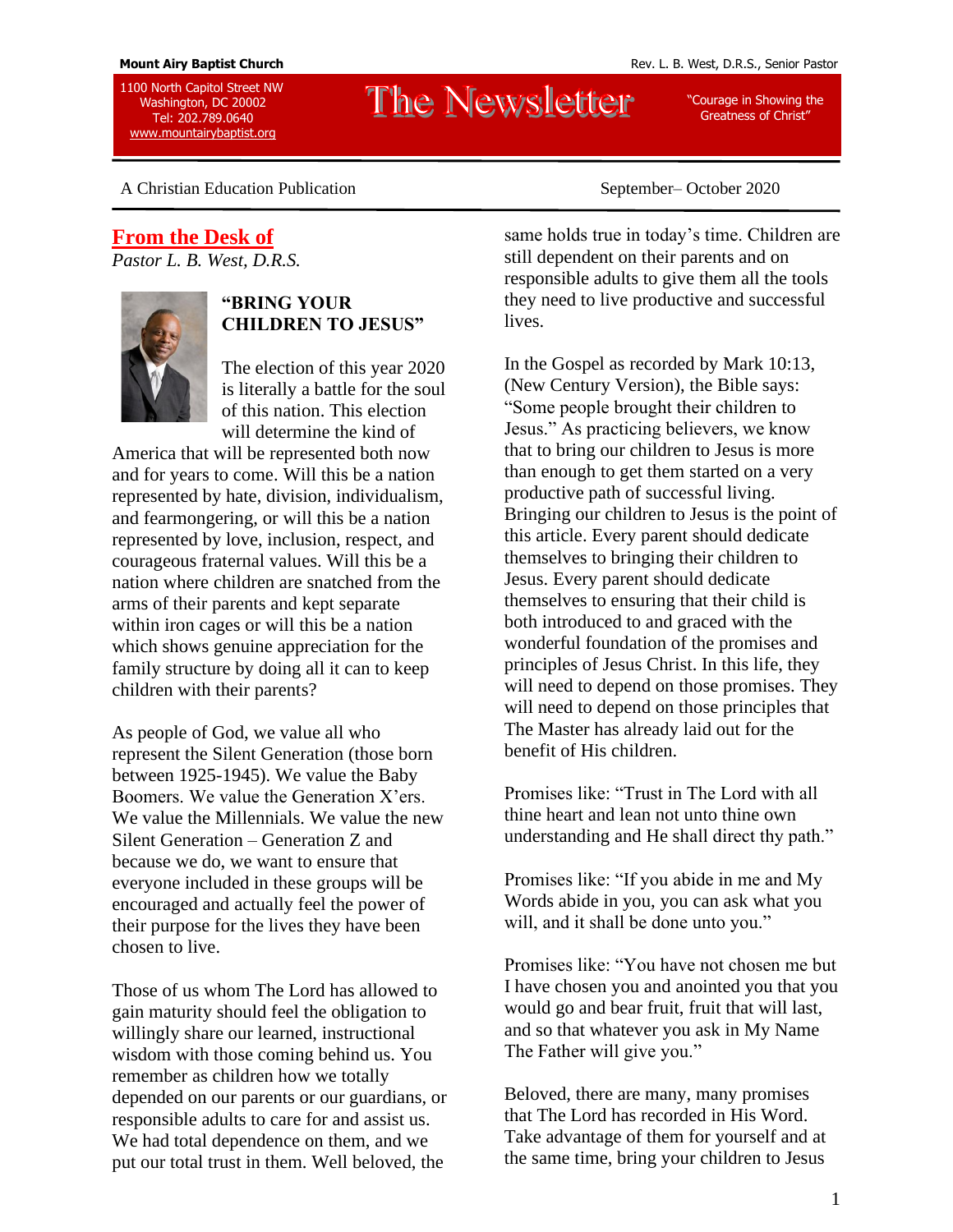and allow Him to establish His faithful foundation in their very young lives which will set them on the path to faithful, dedicated, and successful living for themselves and those traveling in their sphere of influence.◙

## **Caring for Our Brothers and Sisters**

*by Sister Barbara J. Smith, Chair Special Needs and Hospitality Ministry* 

On October 31, 2020 the members of the Deaconess, Special Needs, Hospitality & Outreach Ministries and one of our teen members from Mount Airy Baptist Church, "Showing the Greatness of Christ" filled care package giveaways for our homeless brothers and sisters. Before we started our task, we had prayer, masks, hand sanitizer, gloves and social distancing. Each time that we stopped we had prayer with whoever gather to see us. We answered their questions and then we allowed them to select what they wanted from our packages of gifts. Our selection included: hats, gloves, scarfs, socks, blankets, toiletries, hand sanitizer, masks, coats, shoes, winter shirts, children's clothes, packages of cookies and crackers, water, bags of applies and much more.

We treated our brother and sisters with respect and they responded to us in kind. We were able to provide them with some basic things that they needed but they provided us with an understanding of What God wants us to do when we see a need in our communities. Psalm 107:5-6 states: "They were hungry and thirsty and their lives ebbed away. Then they cried out to the Lord in their trouble, and he delivered them from their distress".

We ended our activity that day by providing Central Union Mission with some of the same items that we distributed earlier in the day to the homeless who lived on the street.

Central Union Mission was also very grateful that we stopped by.

Our Church, Mount Airy Baptist Church, has always provided assistance to the homeless and with God's help we will continue to look after and provide whatever we can in the safest way possible. To God Be The Glory! ◙

## **Don't Be Deprived of Sleep: It Is Not Good for Your Health**

*by Dr. Robin Kelley, Health Ministry*

As we move through this 2020 election season and into the holiday season and even continue through this COVID-19 period, many of us are beset with worry. The more information from television, social media and even our family and friends, we receive, sometimes makes us even more stressed. One aspect of stress is a lack of sleep. The key ingredient for good health, however, is sleep.

Sleep is extremely beneficial to our health. The Centers for Disease Control and Prevention (CDC) says, "Adults need 7 or more hours of sleep per night for the best health and wellbeing. Short sleep duration is defined as less than 7 hours of sleep per 24 hour period" (https://www.cdc.gov/chronicdisease/resour

ces/infographic/sleep.htm).

#### **The Hidden Costs of Insufficient Sleep**

Researchers at Harvard University have said, "Sleep is often one of the first things to go when people feel pressed for time" (https://bit.ly/368Hduu). We feel that we can "catch up on sleep" at some point in time in the future. Some even think of sleep as a "luxury" and think, "the benefits of limiting the hours they spend asleep outweigh the costs" (https://bit.ly/368Hduu). In other words, people feel that they can do without sleep not realizing that they often overlook the potential long-term health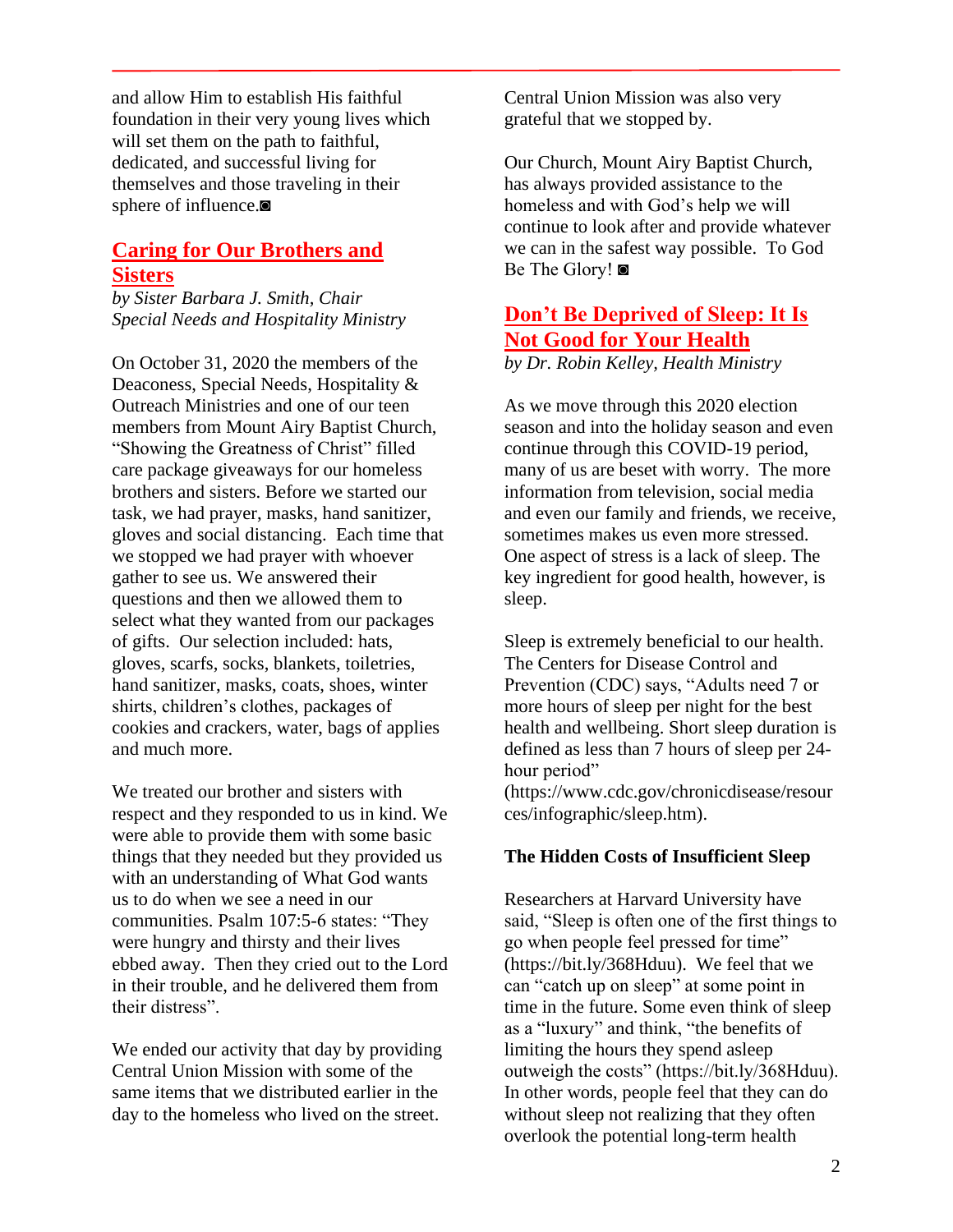consequences of insufficient sleep, even their own productivity. In other words, sleep impacts our health and lack of sleep compounds our problems.

#### **According to the Centers for Disease Control and Prevention,**

Not getting enough sleep is linked with many chronic diseases and conditions—such as type 2 diabetes, heart disease, obesity, and depression—that threaten our nation's health. Not getting enough sleep can lead to motor vehicle crashes and mistakes at work, which cause a lot of injury and disability each year. Getting enough sleep is not a luxury—it is something people need for good health

(https://www.cdc.gov/chronicdisease/resour ces/infographic/sleep.htm).

#### **Who Does Not Get Enough Sleep?**

.

It also seems that many people of color suffer most from lack of sleep. The populations that are most sleep deprived are as follows in the order of those who receive less sleep

POPULATION % OF THOSE WITH LESS SLEEP:

NATIVE HAWAIIANS/PACIFIC ISLANDERS - 46.3% BLACKS/AFRICAN AMERICANS - 45.8% MULTI-RACIAL PERSONS - 44% AMERICAN INDIAN/ALASKA NATIVE  $-40%$ HISPANICS - 34.5%

#### **How Do You Know if You Are Sleep Deprived? Assess Your Sleep Needs**

Many people routinely get an average of 6 hours of sleep each night. ONLY a few people can perform well with that little sleep said one researcher [\(https://bit.ly/368Hduu\)](https://bit.ly/368Hduu).

Takeaway:

- Although there is some genetic variation, most adults need between 7.5 to 8.5 hours of sleep per 24-hour period to function optimally
- You can find your optimal sleep time if you set aside several days (perhaps during a vacation) to allow yourself to sleep as long as possible
- Once you know how much sleep you need, it's important to allot that amount of time in your daily schedule for sleep.

The majority of healthy adults require between 7.5 to 8.5 hours per 24-hour period. This is true from young adulthood through late in life, though many older people have difficulty sleeping in a single block of time each night. Generally, sleep needs during a 24-hour period follow this pattern according to researchers from Harvard University [\(https://bit.ly/368Hduu\)](https://bit.ly/368Hduu):

- Newborns (1 to 2 months)  $-10.5$  to 18 hours
- Infants (3 to 11 months) 10 to 14 hours
- Toddlers (1 to 3 years) 12 to 14 hours
- Preschoolers  $(3 \text{ to } 5 \text{ years}) 11 \text{ to } 13$ hours
- School-aged children (5 to 12 years) – 10 to 11 hours
- Adolescents (12 to 18 years) 8.5 to 9.5 hours
- Adults (18 years to the end of life) 7.5 to 8.5 hours

Even without considering genetics and age, the National Sleep Foundation's 2008 Sleep in America, poll found that many adults are apparently not meeting their sleep needs, sleeping an average of only 6 hours and 40 minutes during the week, and about 7.5 hours on the weekends. How can you tell if your sleep is adequate and meets your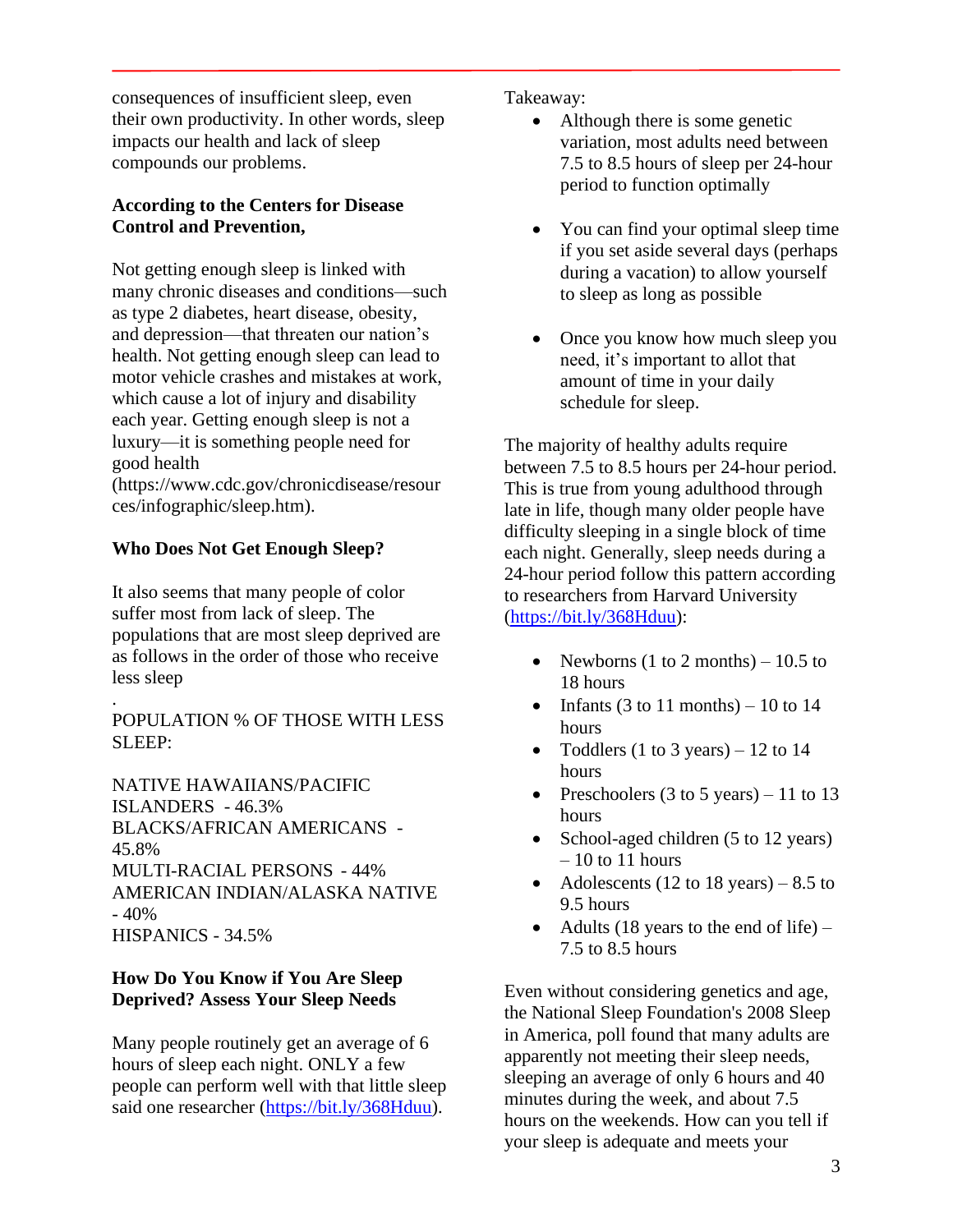needs? Sleep scientists and physicians have a variety of methods to help determine if you are getting enough sleep.

## **TIPS for Getting Enough Sleep**

- Go to bed and get up at the same time each day, including weekends
- Keep the bedroom quiet, dark, and a comfortable temperature
- Remove electronic devices from the bedroom
- Avoid large meals, caffeine, and alcohol before bedtime
- Avoid large meals, caffeine, and alcohol before bedtime

Learn more about good sleep habits at www.cdc.gov/sleep. ◙

## **Free Mammograms**

*by Deacon Winona Nixon*

Below is information of FREE mammograms. Spread the word. https://awcaa.org/events/mobilemammoprogram/

Thank you for choosing Breast Care for Washington's MobileMammo Program for your annual screening mammogram. Our program allows us to bring life-saving early detection services to women all over the Washington, DC area, and we are honored to have you as our guest.

You must meet all the following requirements to have a screening mammogram with Breast Care for Washington:

- You are 40 years of age or older.
- Your last mammogram was at least one year ago.
- You are not pregnant or breastfeeding.
- You have no history of breast issues (including cancer, lumps, discharge, or pain).

• You are insured.

If you are uninsured, please call us at 202.465.7164 to discuss your options.

Please follow these instructions to prepare for your scheduled screening:

- Arrive 10 minutes prior to your appointment time.
- Wear a two-piece outfit.
- Do not wear lotion, powder, perfume or deodorant.
- Bring a valid picture ID and your insurance card. We will also need to know: (your physician's name, your date of birth, and your phone number).

Your appointment on the MobileMammo unit will take about 15 minutes.

Location: AFRICAN WOMEN'S CANCER AWARENESS ASSOCIATION. 8955 EDMONSTON ROAD, SUITE D GREENBELT, MD 20770 Date and Time: DECEMBER 1, 2020 9AM-2PM

Appointment Suggested — Please Call: 301- 565-0420◙

## **"I Survived It"… L-O-V-E Virtual Retreat**

*by Deaconess Taff Hollingsworth, Ladies of Vision and Empowerment*

L-O-V-E held their virtual Women's Retreat via Zoom. On Saturday, September 19, 2020. Our theme was "I Survived It", Acts 27.

We opened with Praise and Worship with "I Survived It" by Ricky Dillard and New G. The reading of the scripture (Acts 27: 31-44) was read by Sister Shauna Odom Parks, prayer was rendered by Deaconess Rena Agee, and Dr. Phyllis Mayo extended a warm welcome. Immediately following the welcome Armanda Farnum performed a Ministry in Dance.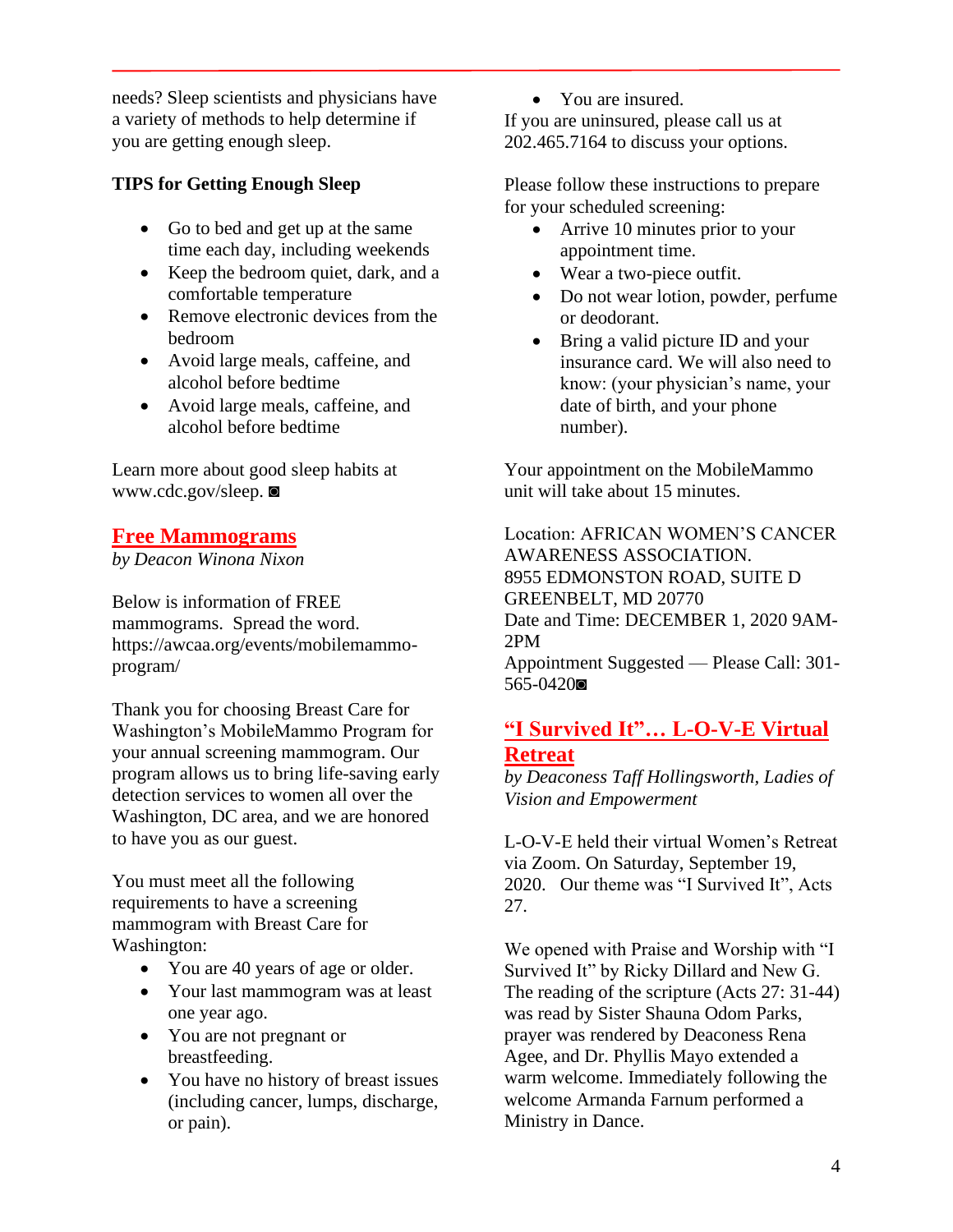The Workshop Facilitator was none other than Rev. Collette Rice, Executive Pastor, Mount Ennon Baptist Church. She encouraged us to look at some Life Circumstances and she provided a Survival Kit.

Rev. Rice mentioned that in this life we will have trials and tribulations, but we will overcome.

Here is our survival kit:

- Believe in the Power of Prayer. James 5: 16B –"The effectual/fervent prayer of a righteous man availeth much".
- Embrace the Peace of God. John 14: 27 – "Peace I leave with you; my peace I give to you. Not as the world give you. Let not your hearts be troubled, neither let them be afraid". In general, we cannot be afraid especially during this pandemic.
- Think Positive. Philippians 4: 8-9 "Finally, brothers, whatever is true, whatever is honorable, whatever is just, whatever is pure, whatever is lovely, whatever is commendable, if there is any excellence, if there is anything worthy of praise, think about these things. What you have learned and received and heard and seen in me—practice these things, and the God of peace will be with you".
- Be Patient and Persevering. James 5: 7 – "Be patient, then, brothers and sisters, until the Lord's coming. See how the farmer waits for the land to yield its valuable crop, patiently waiting for the autumn and spring rains". We need this to let God work.
- Remember the Possibilities. Luke 1: 37 – "For with God, nothing shall be impossible".

We must know the worth and the value of prayer as well as learn to embrace the peace of God.

WE ARE SURVIVING IT!!!

The Word for the Retreat was given by Rev. Miranda Williams, President, God's Way Family Ministries, Inc. Her message was entitled "Storm Survivors" taken from Acts 27: 20-22.

We do not live a storm free life. We read in the scriptures about people enduring storms, trials and all kinds of issues. There are three kinds of storms: self-storms, storms by others and storms by God.

- If you want to survive your storm, you must adhere to wise counsel. You cannot make decisions without God, otherwise you have deal with your consequences.
- Understand that you do not have time to overreact. An over reactive person acts on their own; but when you seek God, you have to stop what you are doing ---stop, drop to your knees and roll your troubles over to the hands of God to see you through.
- You must have faith in God's plan.
- You must stay focused on God and not your storm. The storm ain't over until God say so.

If you are going through, know that God is with you and He will never leave or forsake us.

#### **WE ARE SURVIVORS!!!!!!**

We are pleased that 79 ladies were able to join us for our first virtual retreat. ◙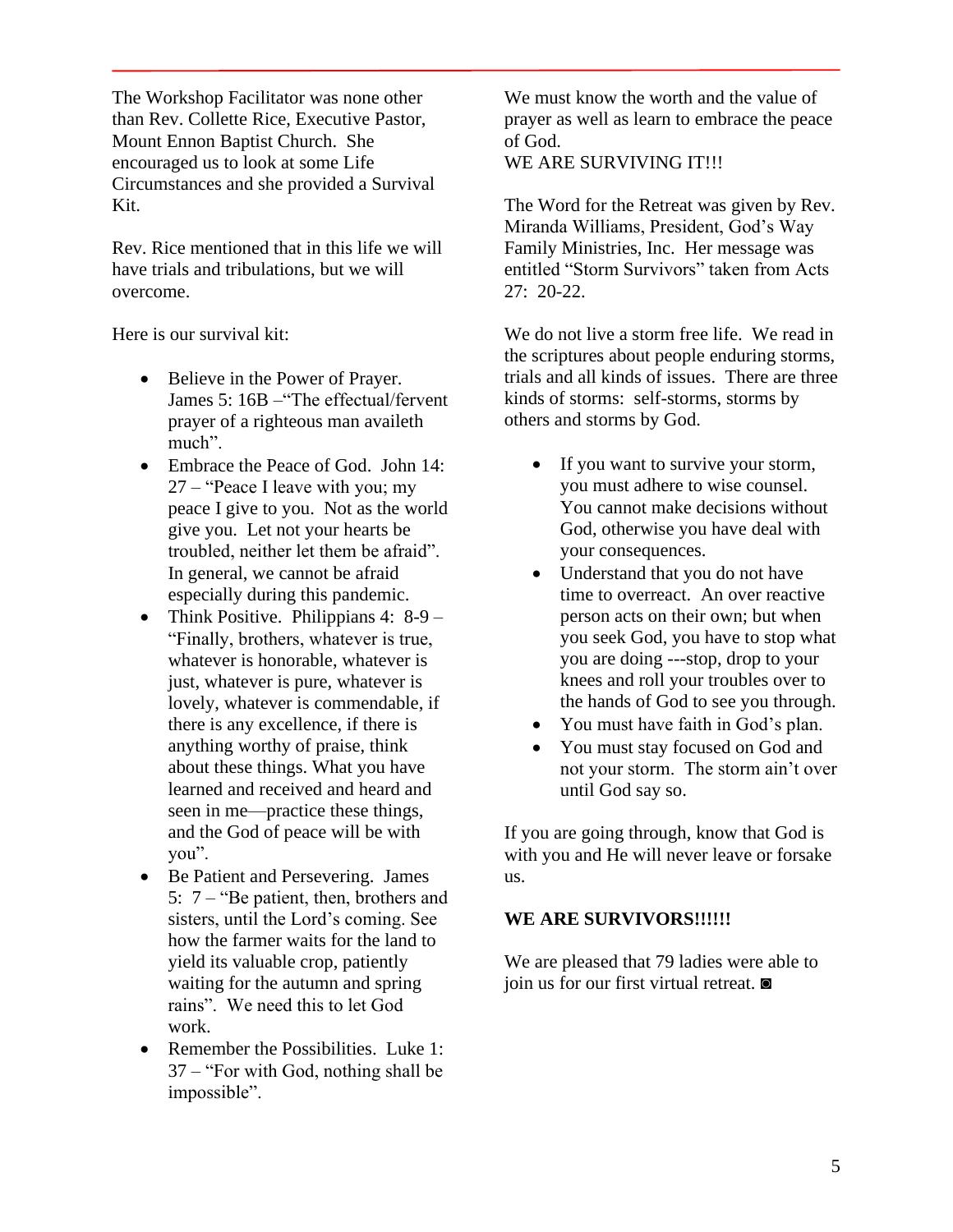## THE TEACUP STORY

There was a couple who used to go to England to shop in the beautiful stores.<br>They both liked antiques and pottery and especially teacups. This was their<br>twenty-fifth wedding anniversary. One day in this beautiful shop the

As the lady handed it to them, suddenly the teacup spoke. "You don't<br>understand," it said. "I haven't always been a teacup. There was a time when I<br>was red and I was clay. My master took me and rolled me and patted me over

"Then I was placed on a spinning wheel," the teacup said, "and suddenly I was spun around and around and around. 'Stop it! I'm getting dizzy!' I screamed. But the master only nodded and said, 'Not yet."

"Then he put me in the oven. I never felt such heat. I wondered why he wanted<br>to burn me, and I yelled and knocked at the door. I could see him through the<br>opening and I could read his lips as he shook his head, 'Not yet.'

"Finally the door opened, he put me on the shelf, and I began to cool. There, that's better', I said. And he brushed and painted me all over. The fumes were horrible. I thought I would gag. 'Stop it!' I cried. He only nodd

"Then suddenly he put me back into the oven, not like the first one. This was<br>twice as hot and I knew I would sufficate. I begged. I pleaded. I screamed. I<br>cried. All the time I could see him through the opening nodding hi

Then I knew there wasn't any hope. I would never make it. I was ready to give up.<br>But the door opened and he took me out and placed me on the shelf. One hour<br>later he handed me a mirror and I couldn't believe it was me. '

"I want you to remember, then," he said, 'I know it hurts to be rolled and patted, but if I had left you alone, you would have dried up. I know it made you dizzy to spin around on the wheel, but if I had stopped, you woul

JEREMIAH 18:6B - "BEHOLD, LIKE THE CLAY IN THE POTTER'S HAND, SO ARE YOU IN MY HAND."

◙

## Senior Connection

**In and Around L Street…80 Years Ago**

*by Sister Carol Preston*

In 1936, my family moved to Washington D.C. from my birth place in Norristown Penn. I began my first day of school in a small 8 room school house, Jones school, on the Southeast corner of First and L street NW. This old school had only 8 classrooms for first, second and third grades. Then I attended Douglas Simmons across the street for my fourth grade. And fifth and sixth grade I attended Twinning School. All of my teachers were excellent because every child could read and do arithmetic. After Twinning I was happy to be transferred to

Jr. High school at Terrell, the same school building which still exists on 'M' street.

I vaguely remember the church my family attended which was around Third and L Street NW. I recall that it was a small church and sometimes we would have to stand because all the seats were taken. My father was concerned about how he would get our family out if some fire broke out. Right after that my mother said 'I think there is a big church on the other side of L Street with high steps going up. I fondly remember the first time we entered Mount Airy because my parents joined the first Sunday we attended.

I will never forget the Friday night my sister and I were baptized in the pool in the basement of the church by Rev. Earl Tyler. I enjoyed Sunday school with teachers Ms. Lillie Murray, Mrs. Inez Peyton. These teachers taught us to be young ladies and we never wanted to go before them unless we had studied our lesson. During my early years I formed many friendships with my peers. During my teen years a Jr Church was established; I believe it was the first Jr. Church known in the city. We had service every Sunday downstairs while the main church service was upstairs. Rev. R. L. Tucker was the Jr. Pastor. It was a replica of the main Church. We had Jr. Choir, Jeanette Fair Director, Jr. Nurses, Jr. Ushers, Jr. Deacons and Jr. Deaconess. We were served communion every first Sunday during our service.

After graduating from Dunbar High School, I attended Morgan State University at Baltimore. After Rev. Tyler died Rev C.M. Long was the Pastor and he built the church extension building. After Rev. Long came Rev. Rafe Taylor.

During this time, membership was increased because most of the neighbors in Sursum Corda, Sibley Plaza and Tyler house attended our church.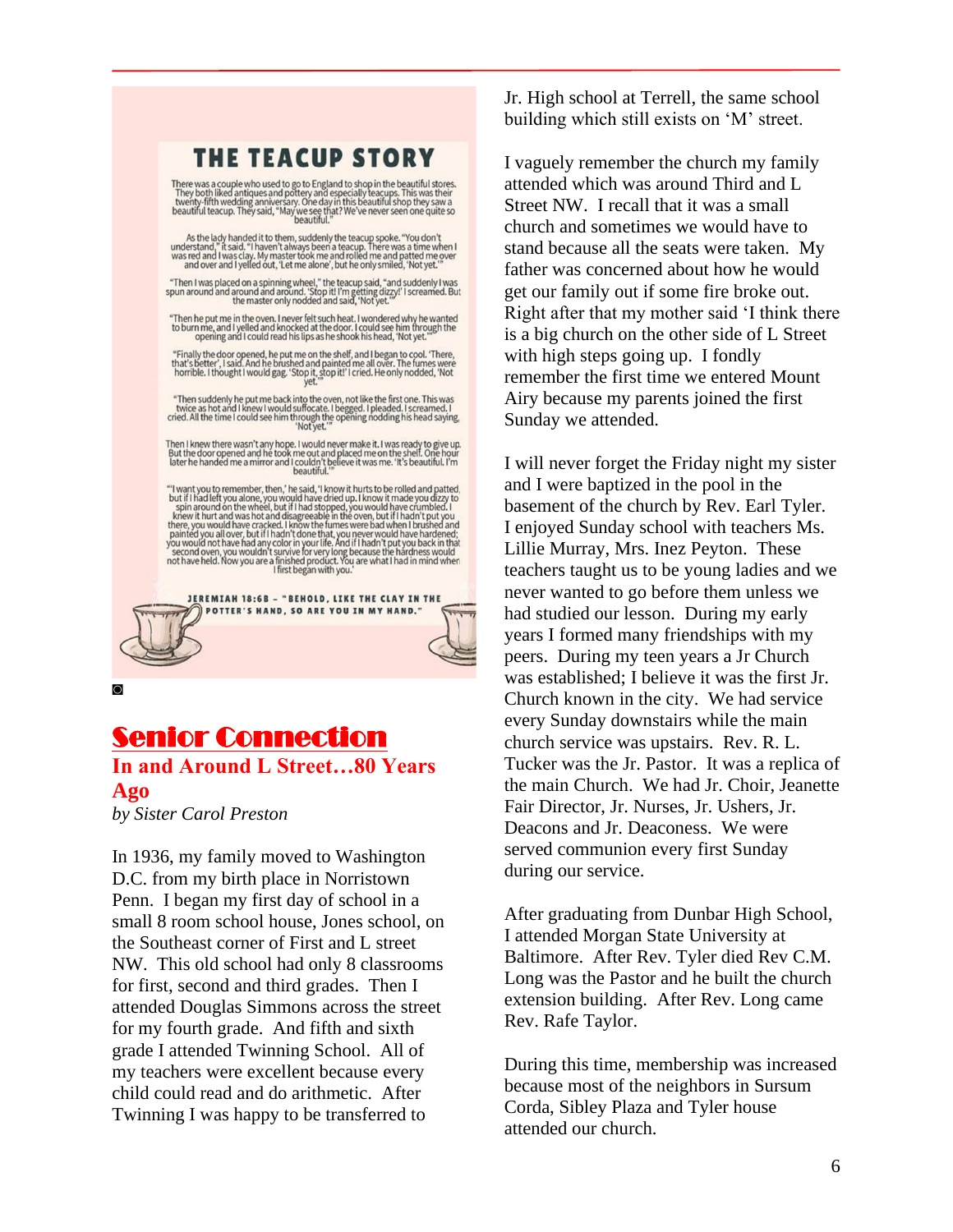In 1979, the Pacesetter program was organized to meet the needs of the many children who lived in the neighborhood and it was a structured, Bible-based program which was in existence for more than 20 years. The goal of the program was to build self-esteem and become aware of their many talents and direct them in Christian growth and development. Greater emphasis was placed on values and these experiences developed self-pride and confidence in themselves.

It was a joy to teach the Pacesetters and to witness their growth. Great effort was placed on enlisting families who were unchurched.

Being associated with a loving and friendly church like Mount Airy for more than 80 years was and still is the joy of my life. TO GOD BE THE GLORY!!!!◙



## **YOUTH SPEAKS…**

## **"Surviving Liefe Got Me Like"**

*by Kavontae' Lee, CCYP*

Surviving Life Got Me Like how do I survive in this cold, cruel, chaotic world? Surviving Life Got Me Like why am I being labeled a criminal because of the color of my skin.

Surviving Life Got Me Like why can't me and my man's walk in a group and people not assume we up to no good

Surviving Life Got Me Like I can show you better than I can tell you. You make me angry I take it out on the field. You tell me to freeze, put your hands up, I do it and you still treat me like an animal.

Surviving Life Got Me Like confused as to why this man is saying I am a football player because I am as big as a truck. He said I look like I can crush someone in half.

Surviving Life Got Me Like why I gotta be an athlete why can't I be a poet or a genius.

Surviving Life Got Me Like why when I burp and say excuse me everyone looks at me like I have two heads.

Surviving Life Got Me Like I hold the door open for ladies, I say please and thank you, and I help those in need but all you see is the thug that is supposed to be in me. Surviving Life Got Me Like I will give you the shirt off my back I won't come at you like a thief in the night I am a lover not a fighter

Surviving Life Got Me Like do you see me, or do you see what the media has portrayed someone like me as. I am not just another troubled black boy I am the leader of my boys scouts troop and I attend church regularly. I am a child of God but no one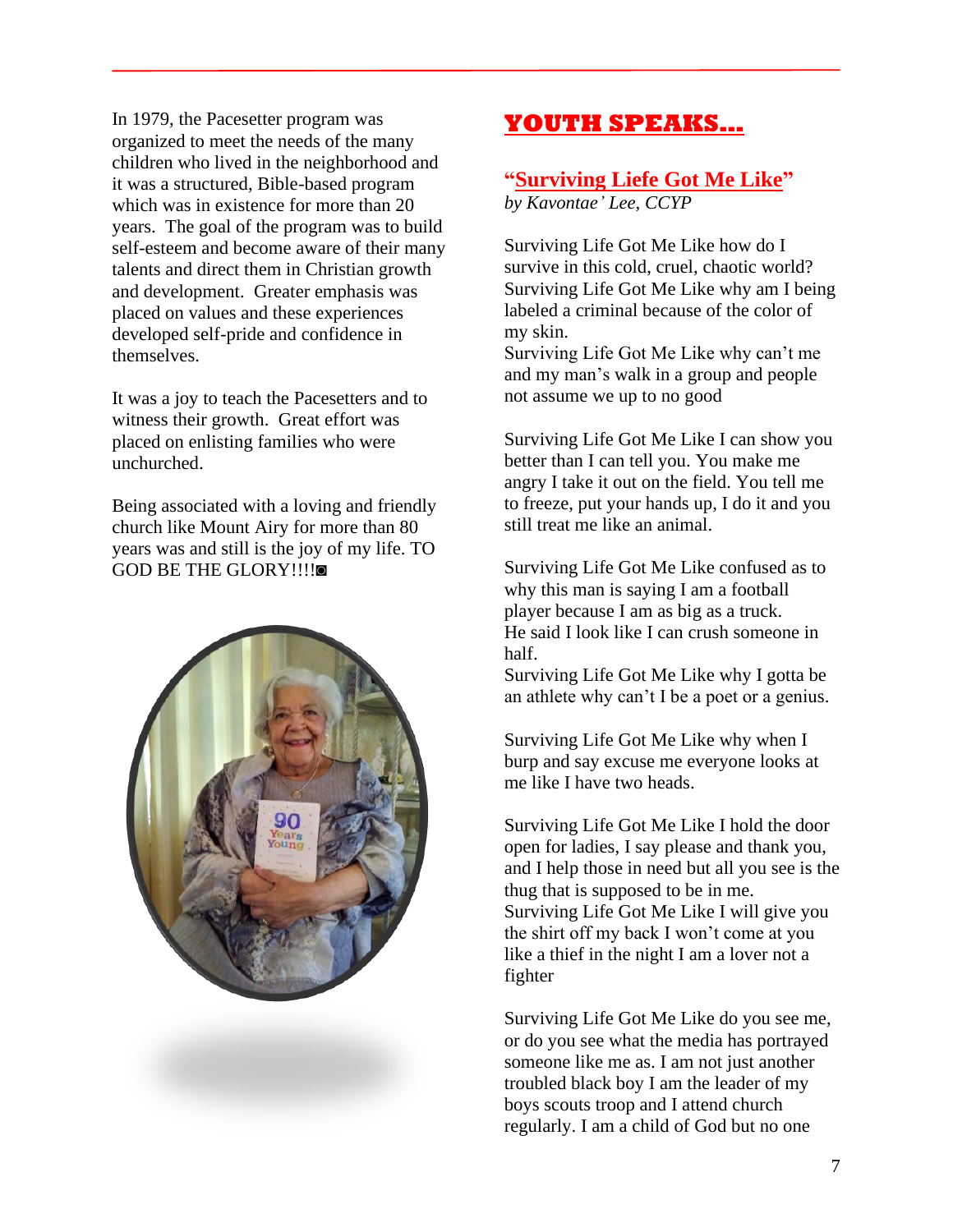sees this because they see what a black boy has been portrayed to be. Surviving Life Got Me Like I will be optimistic and have Faith that in the future I won't be stereotyped because of the color of my skin or what my name is. I will be given a chance to show who I am and not what society sees someone like me as. I control my thoughts and actions and will show that being black is being powerful and overcoming the negativity surrounding being a black boy.

Surviving Life Got Me Like I am Kavontae' and not aye black boy I have a name and a purpose that will continue to progress over time just wait and see.◙

## **Donations During Pandemic**

*by Sis. Jackie Smith*

During these challenging times we are reaching out to our Church family and friends to give. Donations can be given via US mail by sending your tithes to the Church, PayPal/Credit Card via mountairybaptist.org. Or by CashApp to \$MABCDC (add your envelope number in the "For" field). ◙

## **For Your Meditation…**

**"The Garden of Daily Living"\*** *by Sister Deloris Agee*

**Plant Three Rows of Peas Peace of Mind Peace of heart Peace of soul** 

**Plant Four Rows of Squash Squash gossip Squash indifference Squash grumbling Squash selfishness** 

**Plant Four Rows of Lettuce Lettuce be faithful Lettuce be kind Lettuce be patient** 

**Lettuce love one another** 

**No Garden is Without Turnips Turnip for meetings Turnip for service Turnip to help one another** 

**To Conclude our Garden, Must Have Thyme Thyme for each other Thyme for family Thyme for friends** 

**Water freely with patience and cultivate with love. There is much fruit in our garden because you reap what you sow◙**

## **Inclement Weather Notification**

*by Newsletter Ministry*

Be mindful that if inclement weather occurs please consult the Mount Airy website (www.mountairybaptist.org.) and/or Facebook page. You may also tune into NBC-4, Fox- 5 DC, WJLA-7, Newschannel-8, and WUSA-TV-9 for any weather-related information. ◙

## **Submitting Newsletter Articles**

*by Newsletter Ministry*

To submit something for the Newsletter, you need to… Prepare article in Microsoft Word format and email it to **tcholly@comcast.net**. Documents are accepted at any time.

We prefer that articles be limited to 220 words or ½ page due to space. We will no longer accept hand written articles. Next Issue: Sunday, December 20, 2020

*The Newsletter Ministry reserves the right to edit all submissions*. ◙